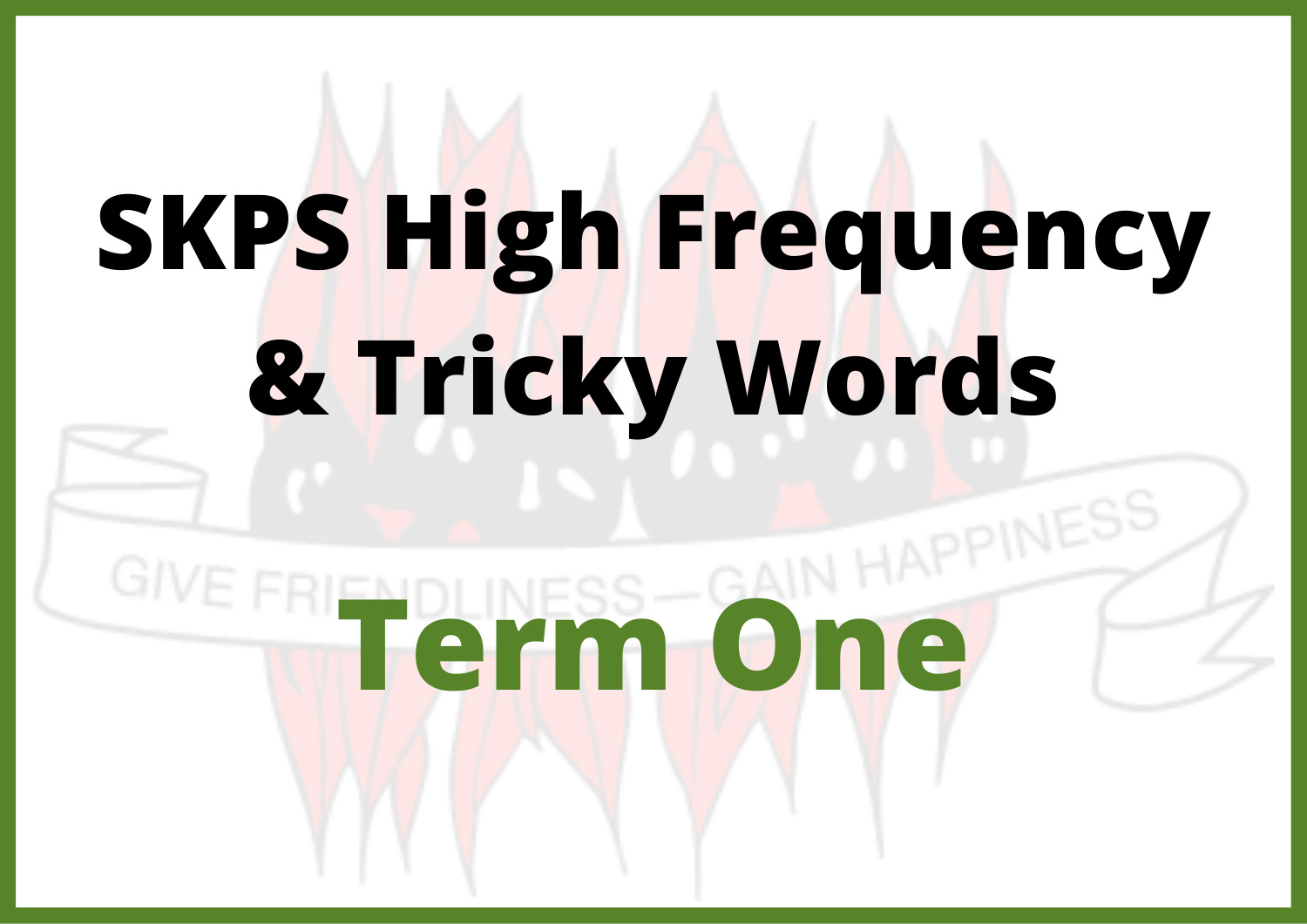## the and and a to said in he I I of  $it$  and  $i$  if Of GIVE FRIENDLINESS GAIN HAPPINGOT **SKPS High Frequency & Tricky Words Pre-primary - Term One**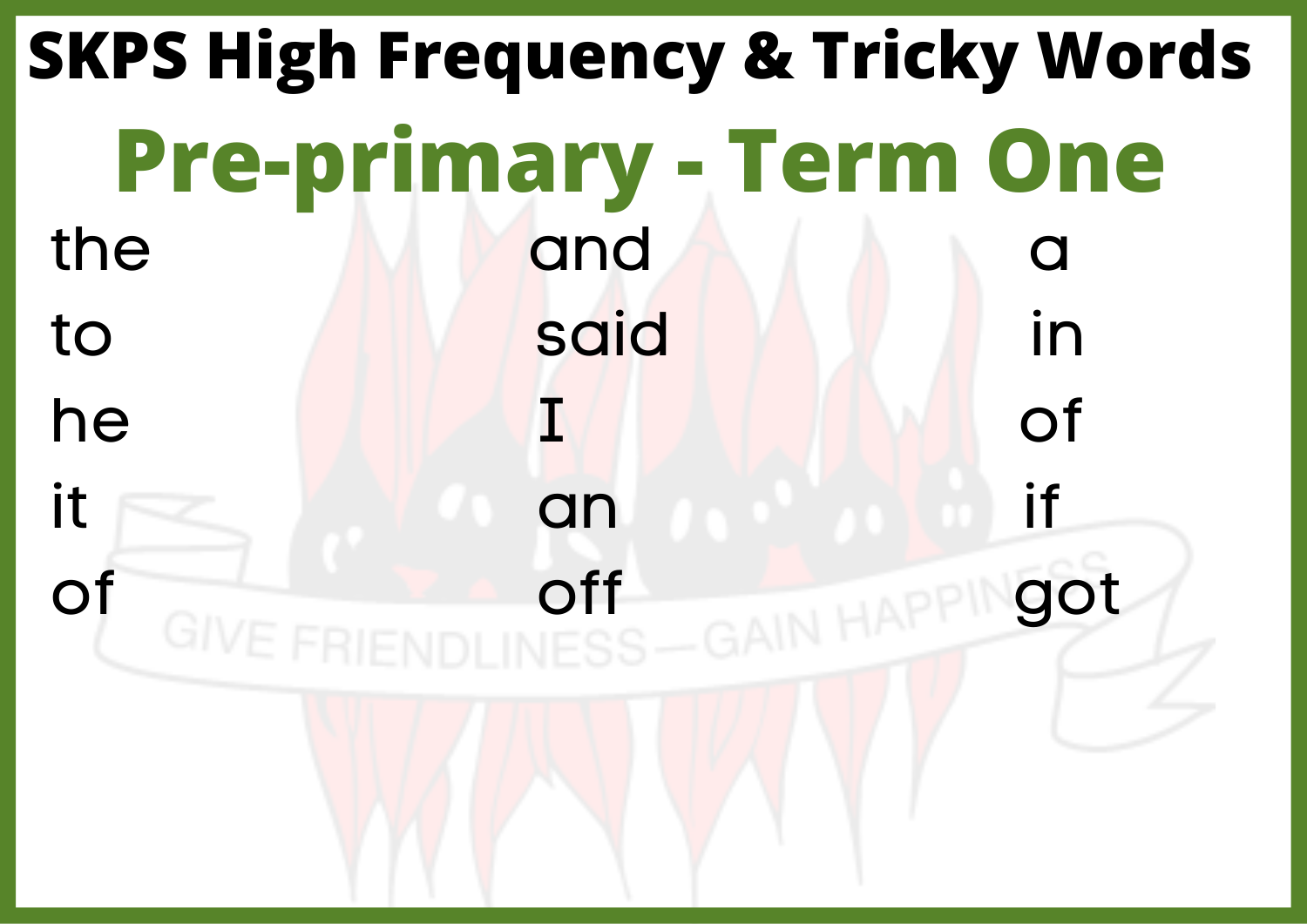now came oh looked want Mr about their people your could house old too by day WE FRIENDLIMAde AIN HALL time I'm if help Mrs Called here asked **SKPS High Frequency & Tricky Words Year One - Term One**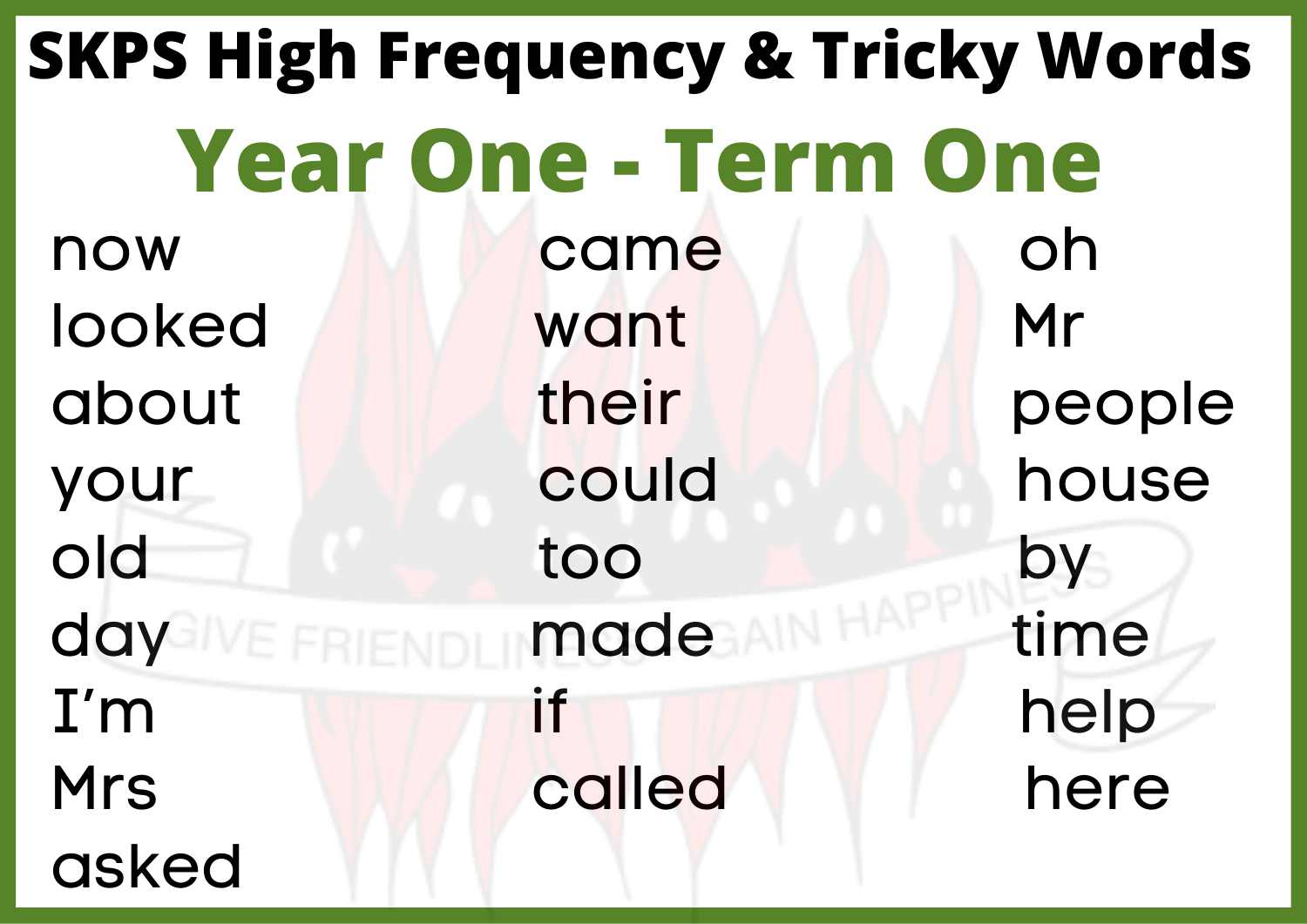### fish gave mouse something bed may still found live say soon night narrator small car couldn't the three call the head king town I've around every garden fast **SKPS High Frequency & Tricky Words Year Two - Term One**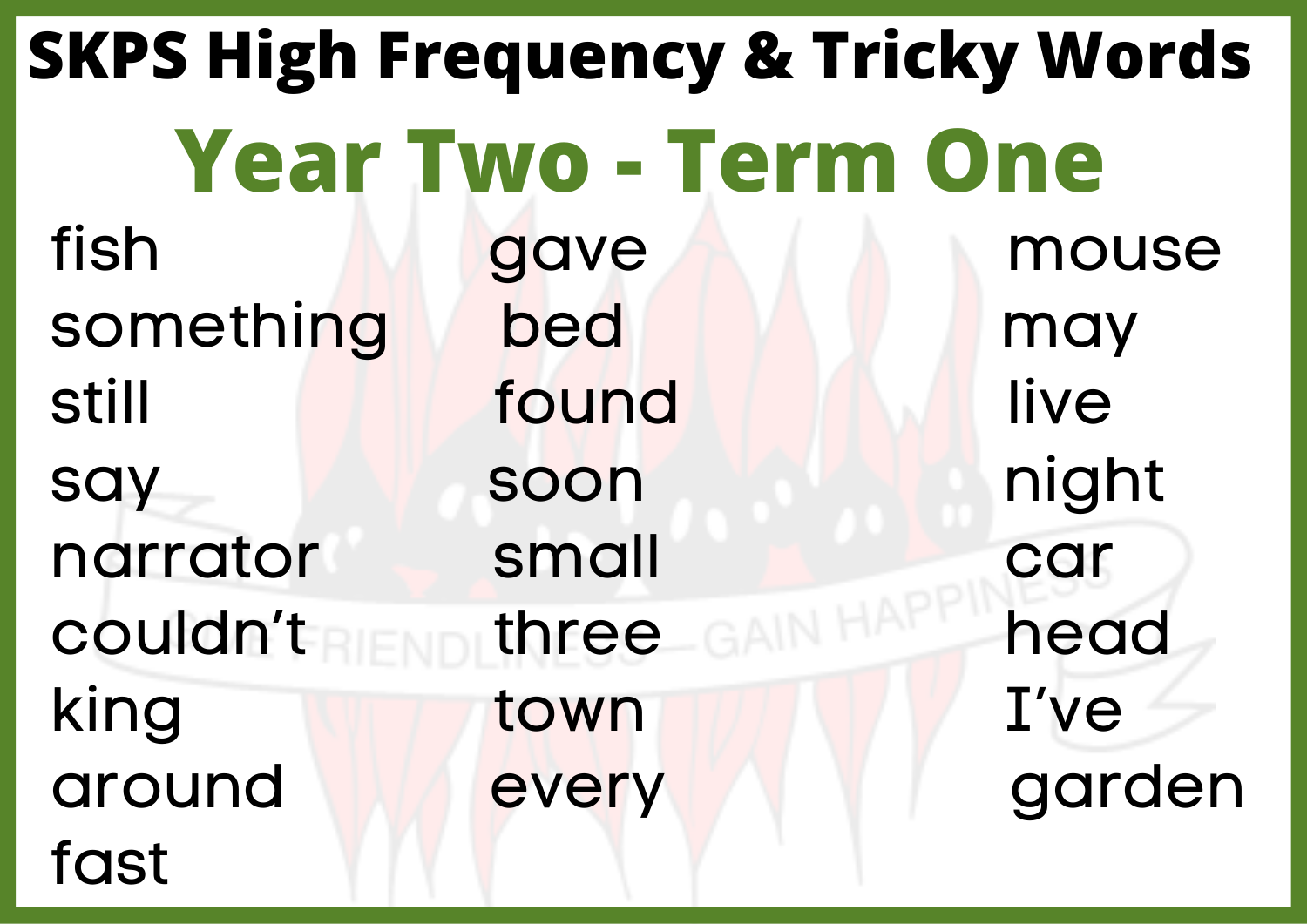### most cold park lived birds duck horse rabbit white coming he's played weekend love Sunday lost GIVE FRIENDLING MORE Game shop goes does says upon brother sister **SKPS High Frequency & Tricky Words Year Three - Term One**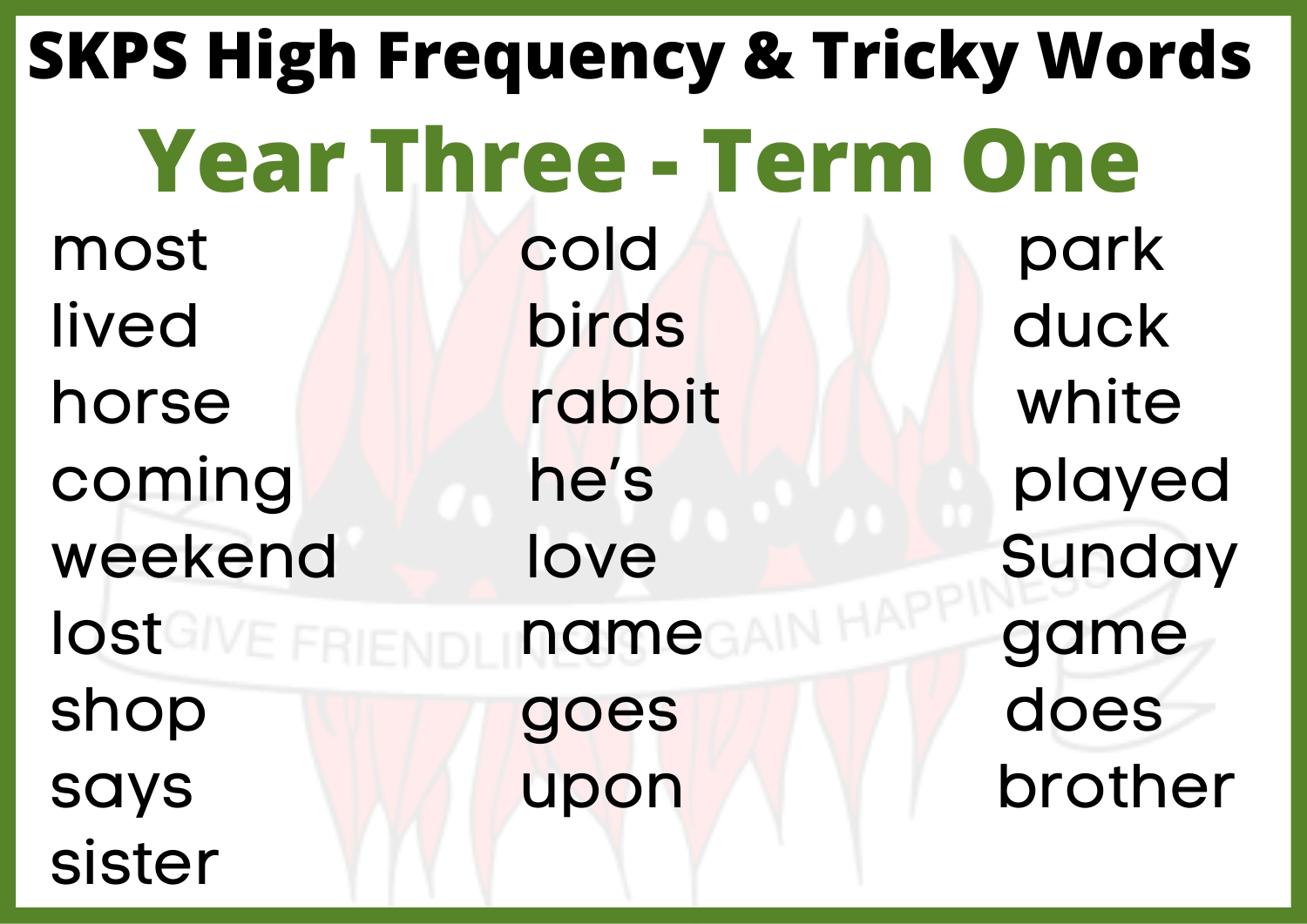piece view asked until teacher princess shopping hour straight receive near race shake shark okay scary **Examined** read slide thank buy world cousins monster walking **SKPS High Frequency & Tricky Words Year Four - Term One**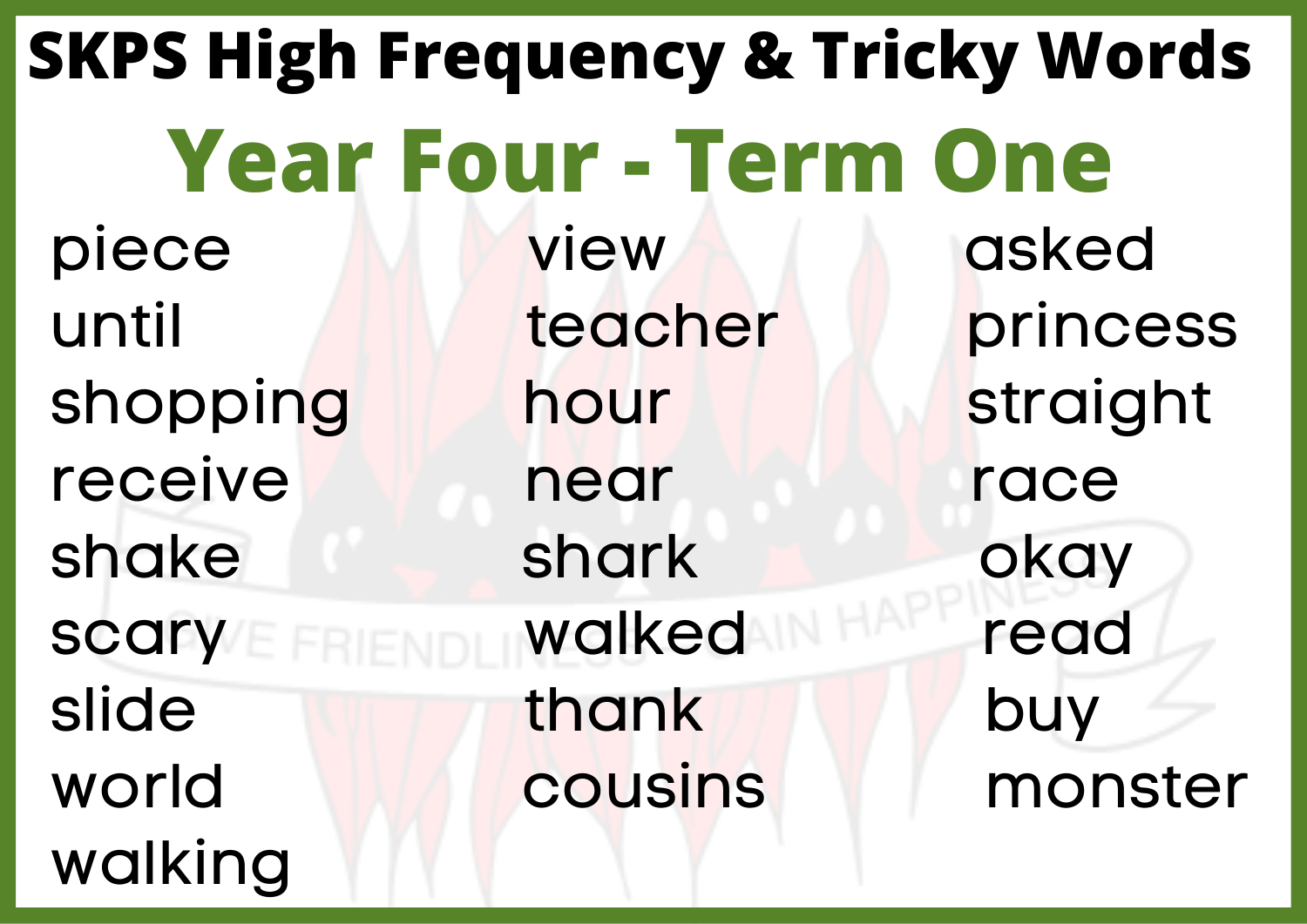sick toys uncle aunty eating give prince colour doing dressed learnt left dead drove even gold WE FRIENDLINKICKEd IN HALL Light second tired while butterfly naughty peace sugar **SKPS High Frequency & Tricky Words Year Five - Term One**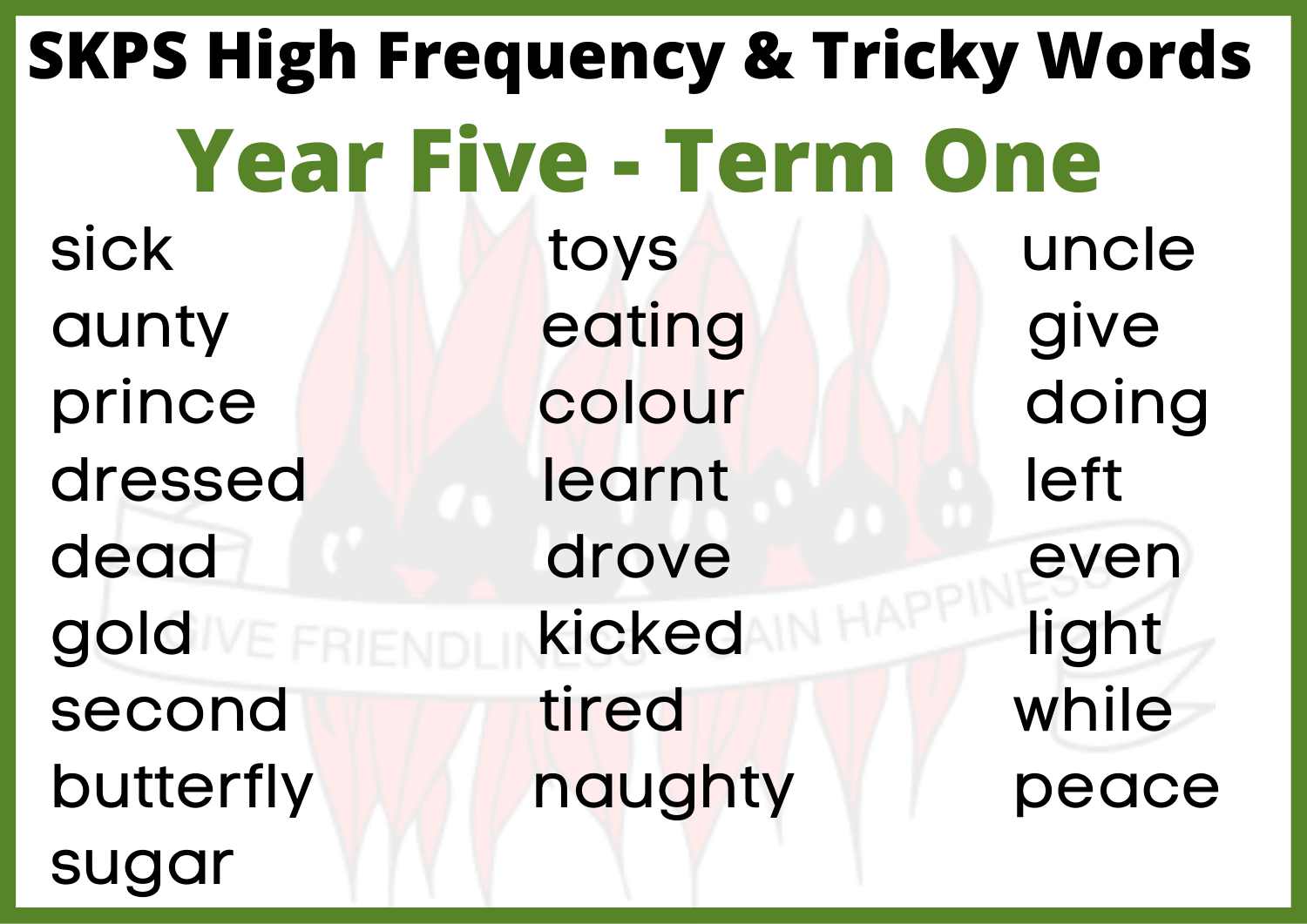women wear busy touch remember letter answer study learn close example mountains questions complete however products measure reached covered several toward vowel pattern numerical money **SKPS High Frequency & Tricky Words Year Six - Term One**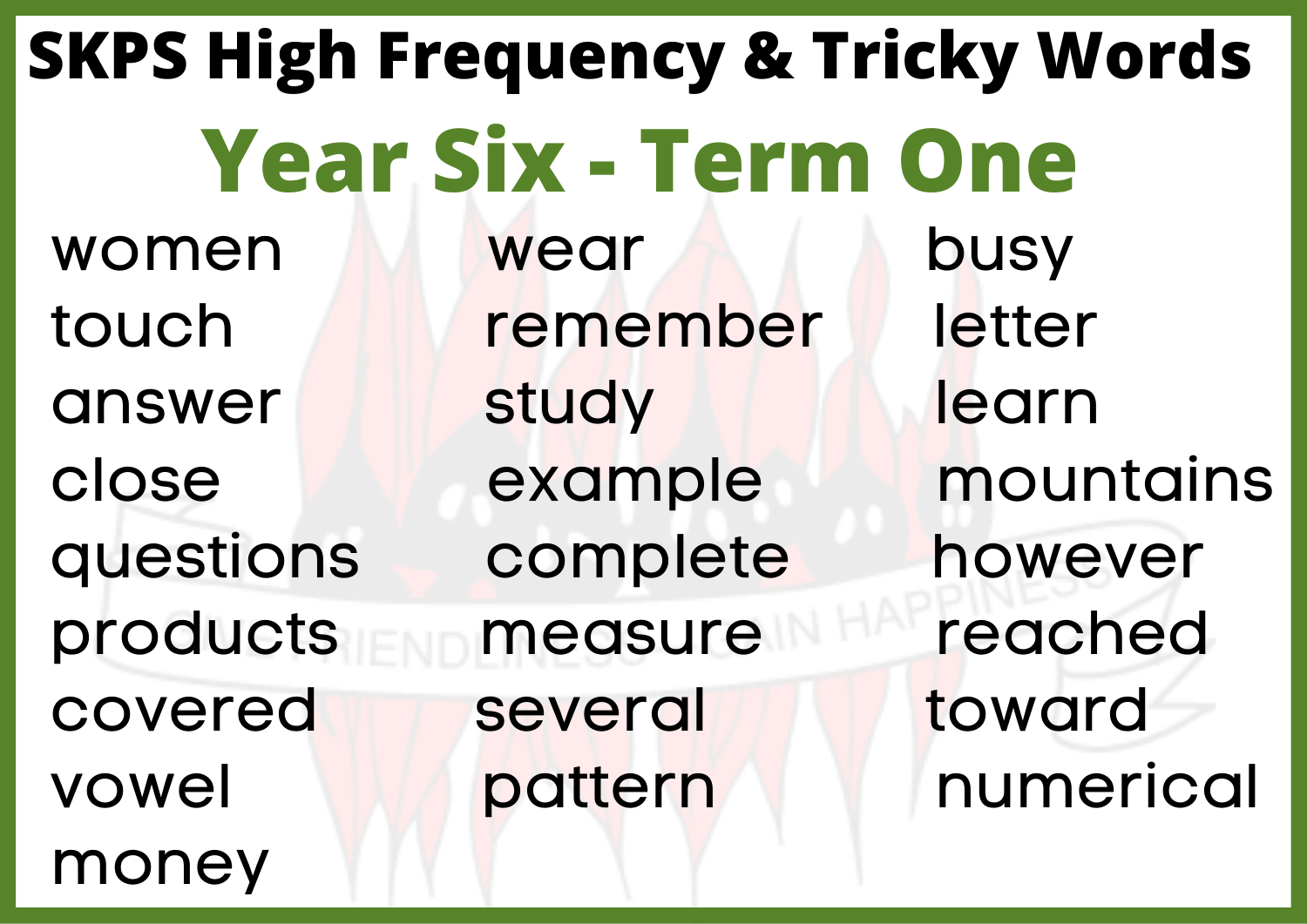main wide length reason kept interest arms edge sign record finished discovered million weather instruments paragraph raised represent whether shall describe drive cross speak solve **SKPS High Frequency & Tricky Words Extension One - Term One**